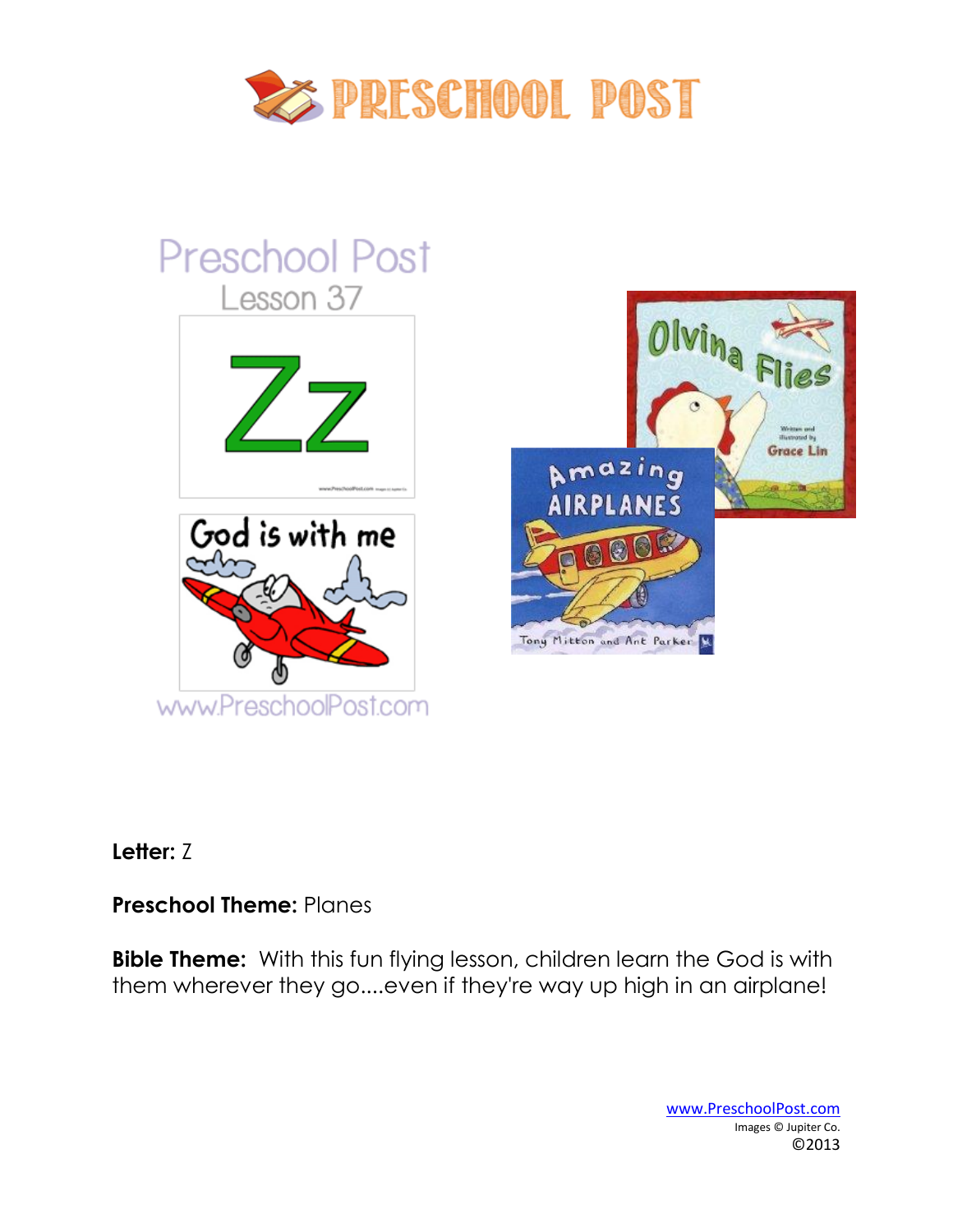

## **Morning Circle:**

Show the children the [letter "Z."](http://www.preschoolpost.com/JunePlanes.html) Sound out the letter with the children. Does the letter tickle their tongues? Show the following words, along with [an accompanying picture,](http://www.preschoolpost.com/JunePlanes.html) to the children as you read them aloud: Zebra, Zero, Zipper, Zoo, Zigzag, and Zeppelin. As you show the children the picture of the Zeppelin, ask them if they've ever seen anything like it. Ask them if they've ever seen a blimp. Explain briefly how Zeppelins are different from other types of aircraft. For more information on Zeppelins, see http://en.wikipedia.org/wiki/Zeppelin .

Explain that today's lesson is all about airplanes. Bring in some model airplanes to show the children. Children's die-cast metal or plastic toy airplanes would work fine. Show various types: small Cessna-type planes, commercial planes, and military or cargo planes. Ask the children if any of them have flown in an airplane before. Take some time to discuss this with the children. Where did they go? What did they do on the plane? In the airport? What did they see, smell, hear, feel, and taste?

**Read:** by [Amazing Airplanes](http://www.amazon.com/dp/0753459159?tag=groovstory-20&camp=14573&creative=327641&linkCode=as1&creativeASIN=0753459159&adid=1MAWD8S1BGH046WFGNZ1&ref-refURL=) by Tony Mitton.

#### **Music & Movement:**

Try one or both of the following action rhymes or songs with the children:

["I Am An Airplane"](http://www.preschoolpost.com/JunePlanes.html) (Encourage the children to pretend to be an airplane as you share this rhyme with them.)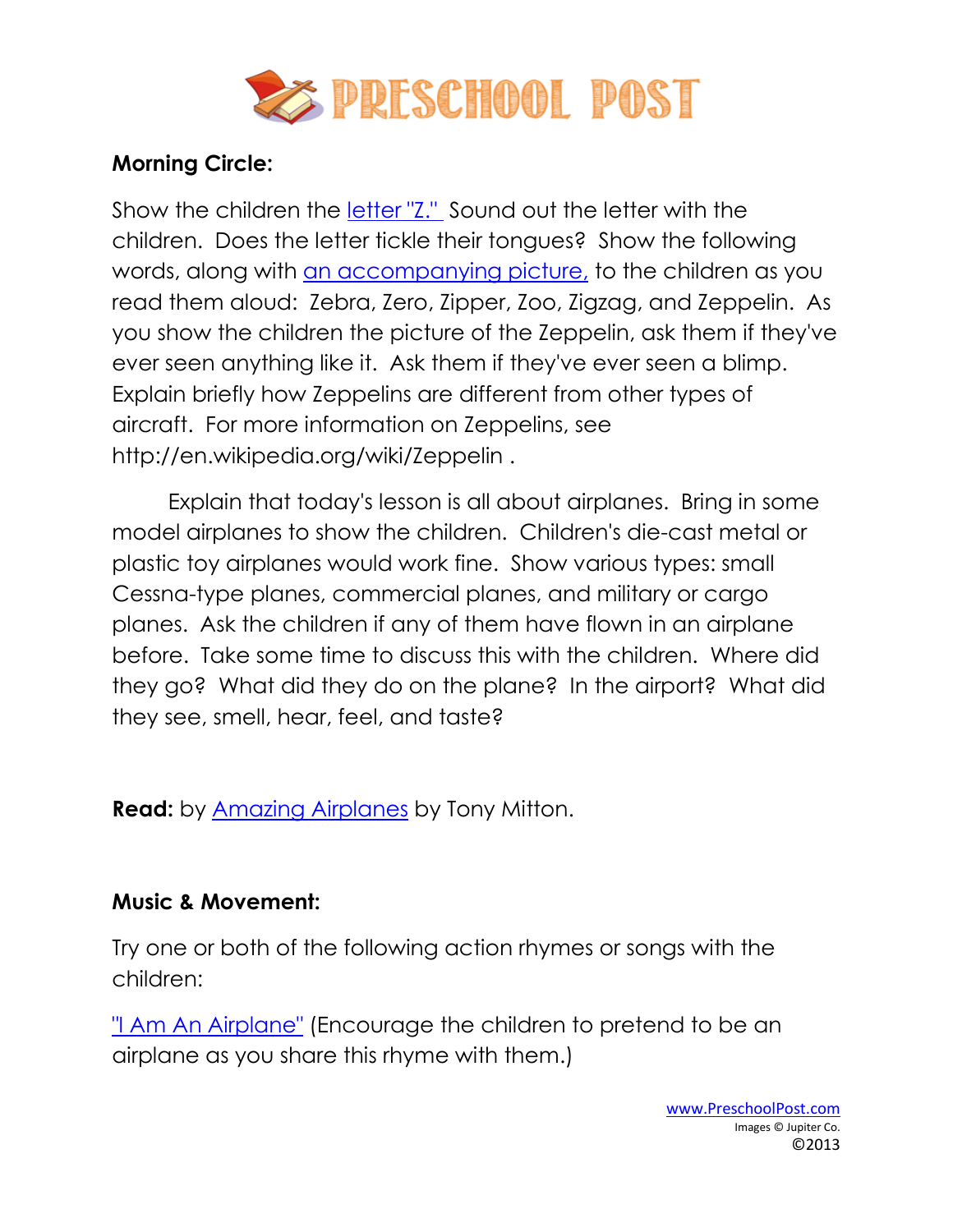

["The Wings on the Plane"](http://www.preschoolpost.com/JunePlanes.html) (To the tune of "The Wheels on the Bus")

## **Snack:**

Have an "airline snack" of trail mix or pretzels and lemonade.

## **Centers:**

1. Paper airplane making center. Provide a demonstration, then help the children make paper airplanes and have some races.

2. Airplane dramatic play. Provide caps and jackets that resemble pilot or steward uniforms for dress-up play. Provide some old pieces of luggage, a scale, a wagon, rows of seats for the inside of the plane, some old "seat belt" buckles (old belts will do just fine,) card stock or paper "tickets," some luggage tags (ask an airline counter if they might lend a stack,) and a "ticket counter" with paper, calculators, and rubber stamps and ink pads.

3. Counting review (also aids in understanding the concept of "zero.") Give each child a ["tally sheet"](http://www.preschoolpost.com/JunePlanes.html) for various objects which may (or may not,) be found on the table. For example, list ten items the children must find and count. List these down the sheet with an accompanying picture to help the children associate the object with its written name. Keep the number of objects within the children's abilities, i.e., ten items or less. Objects to count might include, for example, ten paper clips, nine rubber bands, eight spoons, seven toy planes, six stuffed animals, five drinking straws, four socks, three shoe boxes, two tambourines, one beach ball, and zero swimming pools. Show the children how to make tally marks beside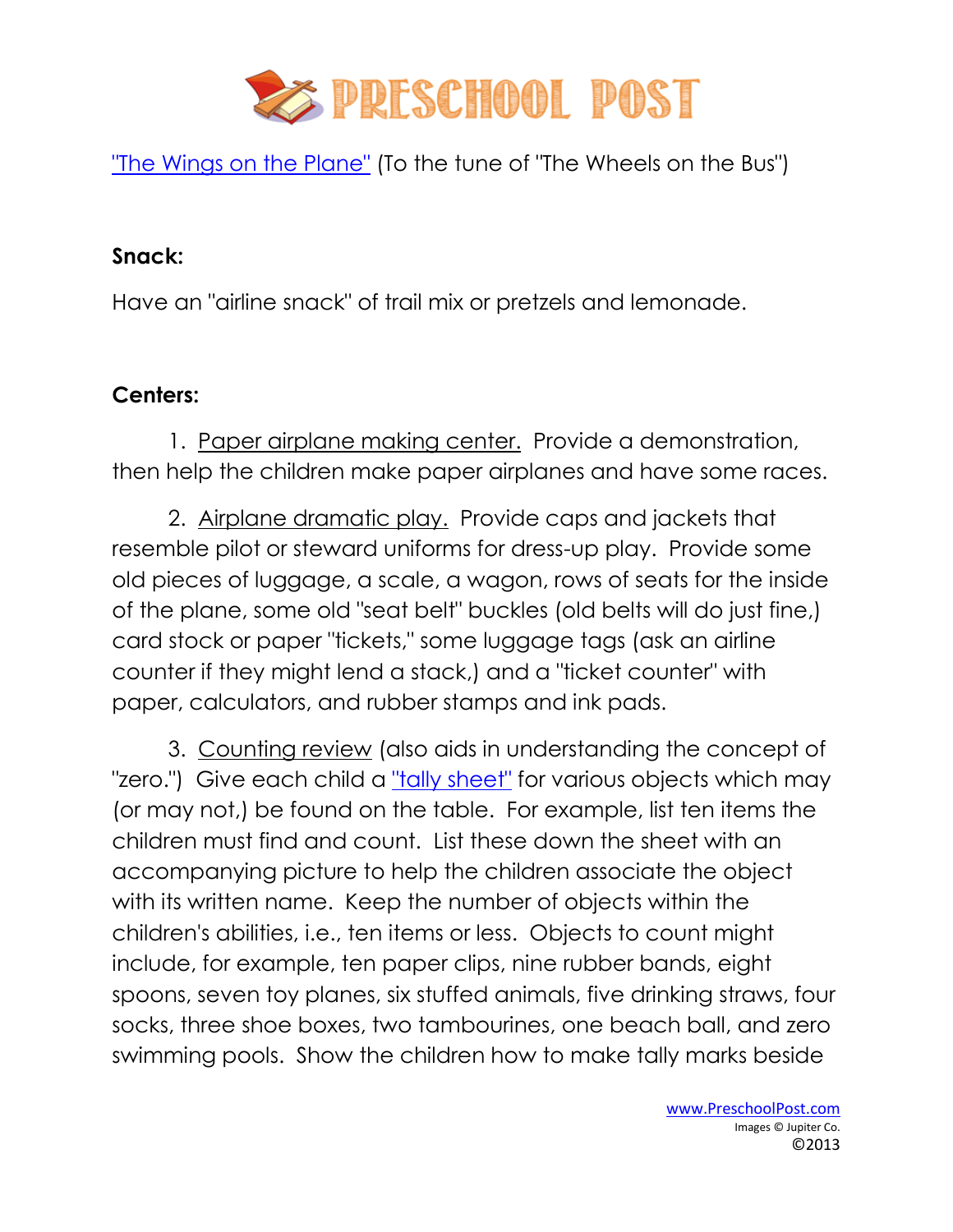

each listing. When they are finished, help them write the appropriate numeric figure beside each group of tallies. It may help to have a chart available which shows the correct number beside the corresponding number of tally marks. For instance, that "llll" equals the number "4," and so on.

# **Art Activity:**

Foam Core Airplanes. Use foam core (or matte board, or foam board, or styrofoam trays like those found in supermarkets for holding meat) and cut out two rectangles for each child, about 4 inches (approximately 10 centimeters) wide by 11 inches long



(approx. 28 centimeters.) In one of the rectangles, cut a 4 inch (10 cm) slit for the "wings." Take the other rectangle and insert it into this slit. Secure with sticky tape or a bit of Blue Tak. Provide some stickers and markers and let the children make each plane their own. Take the planes for a test flight. Experiment a little. Do the planes fly better with the wingtips bent up, for example? Try adding a little weight at the tip with a tiny bit of Blue Tak or putty. How does this change things? Have fun, and have extra foam pieces available, because the children will tear these up in a hurry!

#### **Bible Storytime:**

**Read:** [Olvina Flies,](http://www.amazon.com/dp/0805067116?tag=groovstory-20&camp=14573&creative=327641&linkCode=as1&creativeASIN=0805067116&adid=1PNYVA4G2WFACJHW1S66&ref-refURL=) by Grace Lin. Explain that, although we might be afraid of new things, like flying on an airplane, that Jesus promises to be with us no matter where we are, even if we're high in the sky!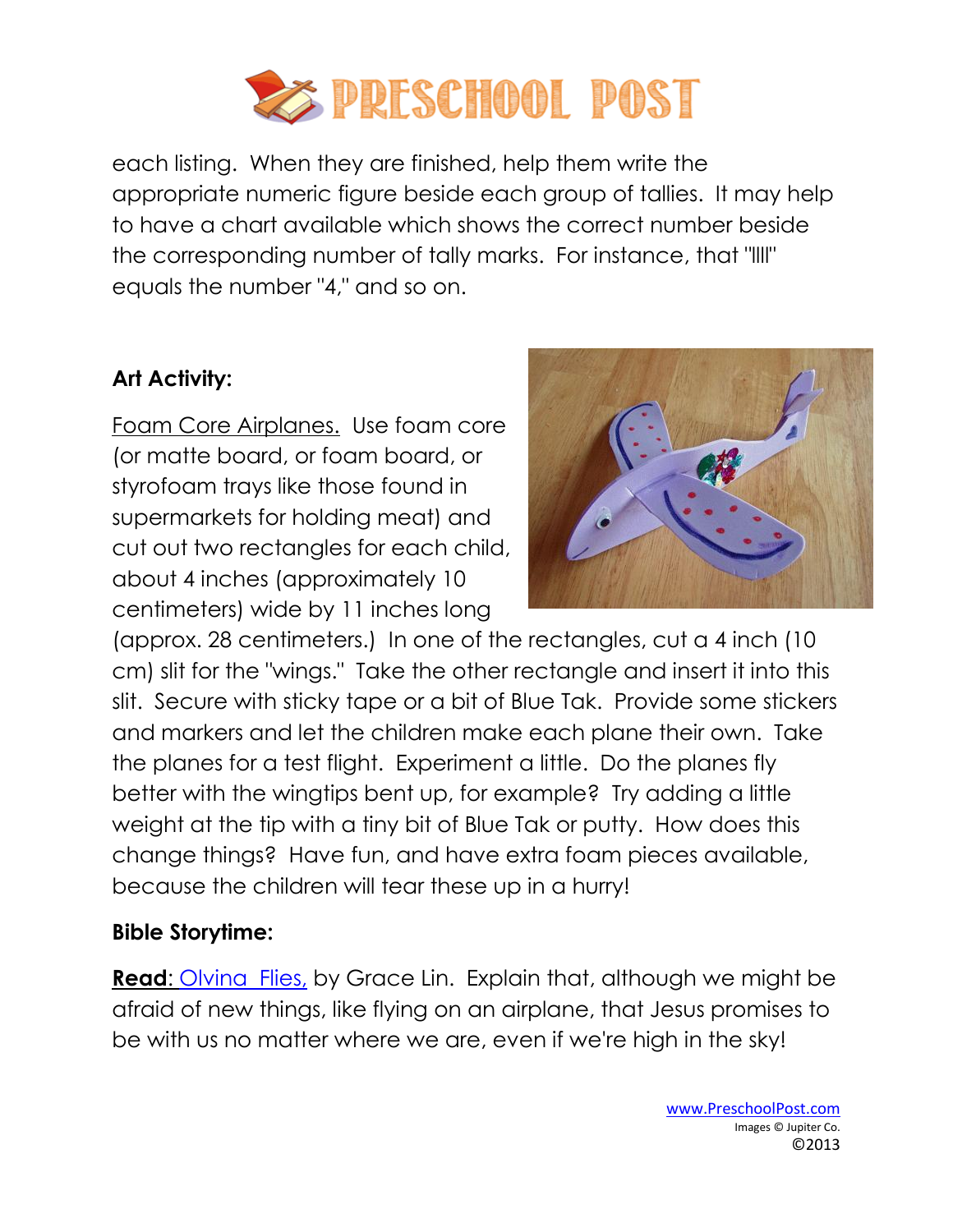

### **Bible Verse Bracelets:**

"The LORD will watch over your coming and going both now and forevermore." [Psalm 121:8](http://www.preschoolpost.com/JunePlanes.html)

# **Song:**

["Angels Watching Over Me"](http://www.amazon.com/dp/B000MGTH4C?tag=groovstory-20&camp=14573&creative=327641&linkCode=as1&creativeASIN=B000MGTH4C&adid=0K8MXBWVHQY354EQ4B60&ref-refURL=http%3A%2F%2Frcm.amazon.com%2Fe%2Fcm%3Ft%3Dgroovstory-20%26o%3D1%26p%3D8%26l%3Das1%26asins%3DB000MGTH4C%26fc) by Peanut Butter Jellyfish.

# **Additional Activity:**

Take the children to a local airport for a fun excursion. Ask to have a guided tour. If you know of any parents who fly their own planes, ask permission for the children to come have a look up close at their aircraft.

# **Optional Resources:**

[Handwriting Worksheet Z is for Zeppelin](http://www.preschoolpost.com/JunePlanes.html)

[Handwriting Worksheet Z is for Zig Zag](http://www.preschoolpost.com/JunePlanes.html)

[Bible Handwriting Worksheet Z is for Zeal](http://www.preschoolpost.com/JunePlanes.html)

[If I Could Fly Worksheet](http://www.preschoolpost.com/JunePlanes.html)

[Airplane Coloring Page](http://www.preschoolpost.com/JunePlanes.html)